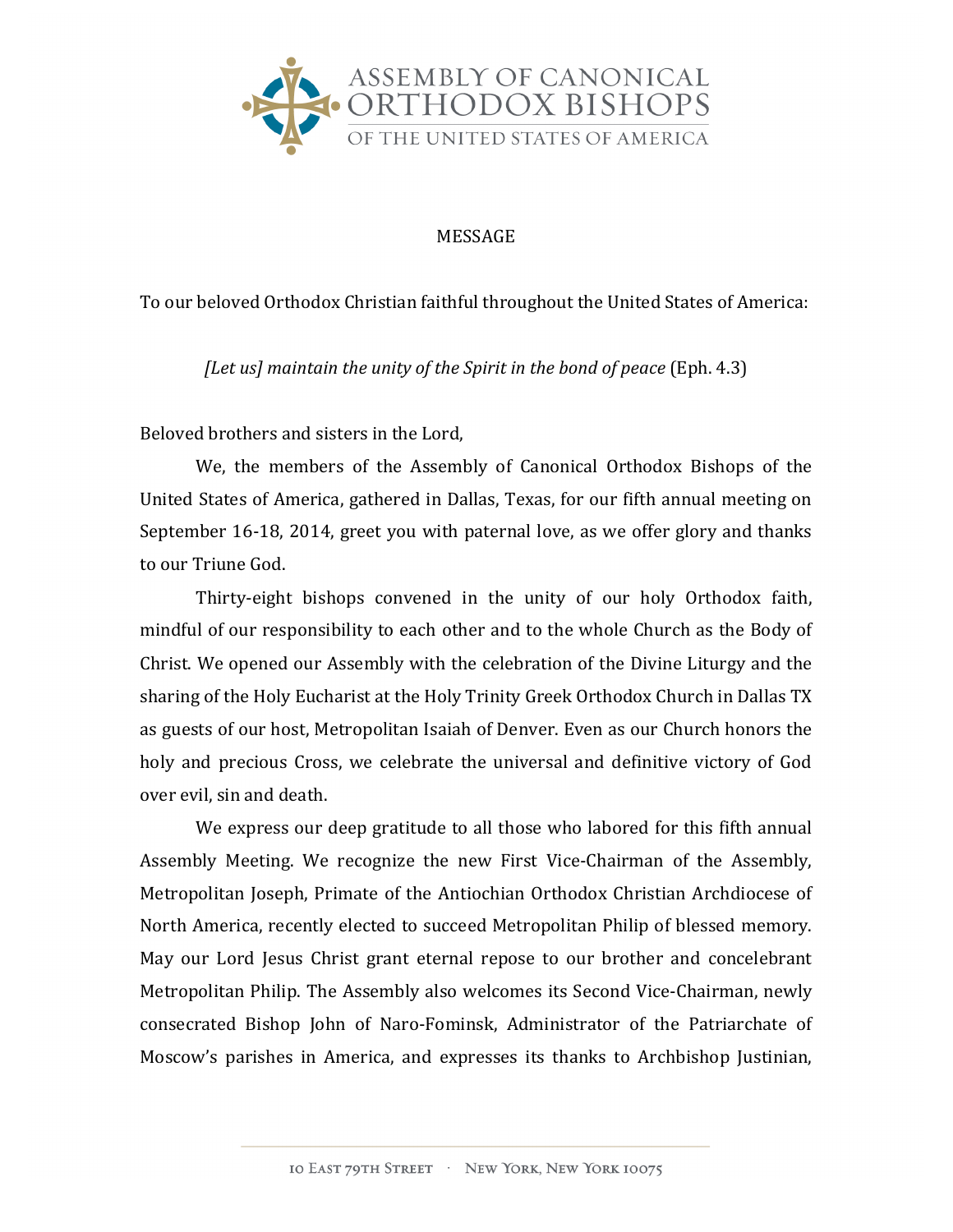who has returned to Russia. Finally, we greet the latest member of our Assembly, Bishop Saba, representing the parishes of the Patriarchate of Georgia in the USA.

In the opening session, our chairman Archbishop Demetrios underlined our responsibility as bishops in witnessing to the Gospel and manifesting God's love in our world. Therefore, in our conversations carried out in a spirit of mutual trust and fraternity, we focused on issues related to the role of our Church in society, such as the advancement of religious education and relations with other churches and religions. We heard reports from the directors of the Assembly's seven agencies, with an overview of their history and current activities. The agencies include the International Orthodox Christian Charities (IOCC), Orthodox Christian Mission Center (OCMC), Orthodox Christian Network (OCN), Orthodox Christian Fellowship (OCF), Orthodox Christian Education Commission (OCEC), Orthodox Christian Prison Ministry (OCPM), and Eastern Orthodox Committee on Scouting (EOCS).

In particular, we recognized our responsibility to address primarily domestic but also, by extension, global issues as the Orthodox Christian community of a nation that plays a decisive role in our world. We are cognizant of this vocation and obligation, especially as we await the Holy and Great Synod of the Orthodox Autocephalous Churches scheduled for the Spring of 2016 in Istanbul. Over the next months, we shall have the opportunity to submit specific recommendations and proposals for consideration by the Synod, through its special Pan-Orthodox Preparatory Committee, with a view to overcoming existing canonical anomalies in the United States. We reaffirm our commitment to the decisions of the Primates of the Orthodox Autocephalous Churches and the Pan-Orthodox Preconciliar Conferences. In this regard, we engaged in constructive deliberation on the vision of our Church in the United States in light of Orthodox ecclesiology and canon law, but also in view of recent immigration developments and trends.

In declaring our common faith and professing our pastoral witness, we pray for the families of our faithful, who face unprecedented and unfathomable challenges from diverse contemporary societal trends, especially as a result of the increasing eclipse of the Christian family and its traditional values. Therefore, we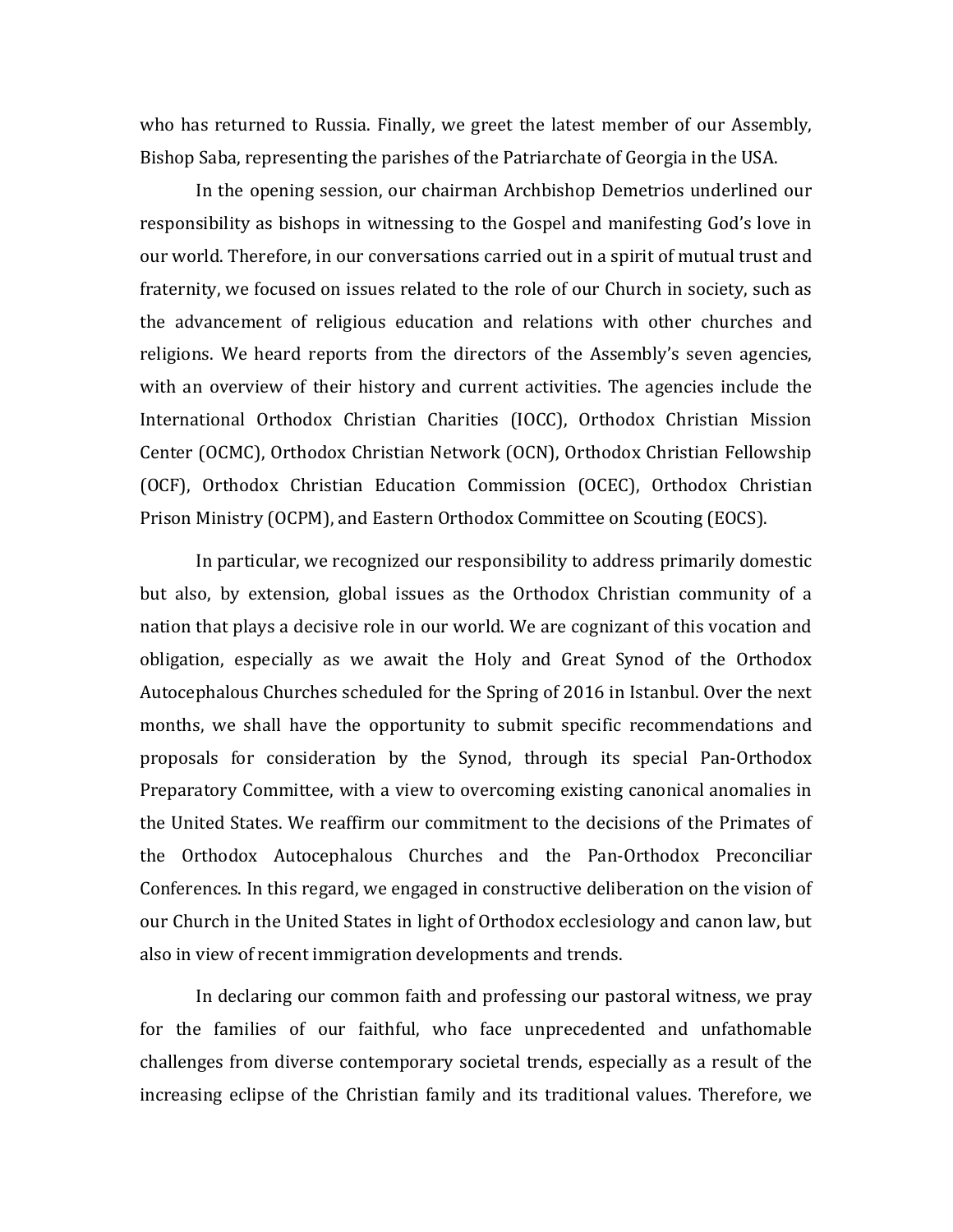emphasize the primacy and priority of the family in Christian life, remembering that the first man and woman created in the image and likeness of God constituted a family, that the Incarnate Word was born into a family, and that the crucified Lord was concerned about His family on the precious and life-giving Cross.

Finally, we agreed on the following resolutions:

1) We unanimously agreed on our fervent support for the convocation of the Holy and Great Council in 2016 and entreat all those responsible for its realization to work in a spirit of unity and harmony in order to bring this blessed occasion to fruition without any delay or hindrance.

2) We deplore the ongoing violence and extreme bloodshed throughout the world. In the Middle East, hostility and brutality are occurring among members of different religions, sometimes supposedly in the name of religion. We pray for peace and justice in this region, for protection of Christian and other minorities in the ancient lands of Syria, Iraq, and Palestine, as well as for the cessation of racial discrimination, partisan extremism, and religious fanaticism. We especially decry the violence of the so-called Islamic State, commending our brothers and sisters in the region to work as apostles of peace.

3) In Ukraine, we have watched for months with mounting dismay and grief the armed conflict and unjustifiable bloodshed among our own brothers and sisters. We appeal to a humanitarian response to the innocent victims of this conflict. We call upon all parties to deepen the present truce; may church and government leaders in the region be a force of restraint and reconciliation. We pray for dialogue and understanding in this land, whose Christian roots date to over one thousand years ago. May God bring unity and peace to the church and people in Ukraine.

4) We fervently appeal once again for the release of our brother bishops in Syria, the Greek Orthodox Metropolitan Paul Yazigi (brother of His Beatitude Patriarch John X of Antioch) and the Syriac Orthodox Archbishop John Ibrahim, as well as of all kidnapped persons.

5) Moreover, we regret that our brother Archbishop Jovan of Ohrid remains imprisoned in the Former Yugoslav Republic of Macedonia, and we implore the authorities in FYROM for a prompt and fair resolution to this issue.